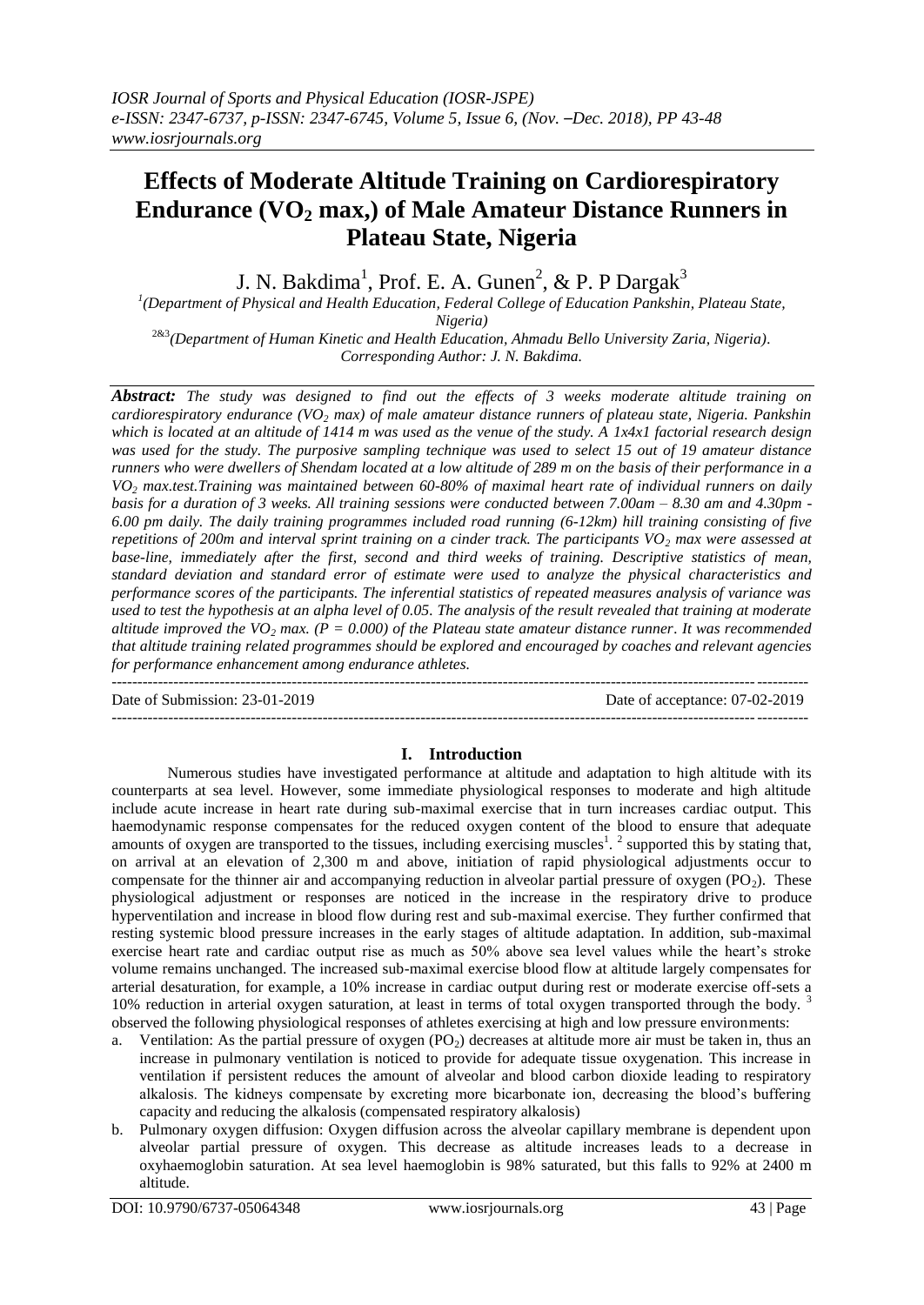- c. Muscle oxygen gas exchange: The pressure gradient between blood and muscle oxygen concentration is 74 mm Hg at sea level. This gradient is the major factor responsible for muscle oxygen gas exchanges during tissue oxygenation. At 2,400 m altitude the arterial partial pressure of oxygen is about 60 mm Hg, while tissue partial pressure of oxygen remains at 20 mm Hg a gradient of only 40 mm Hg or a decrease of nearly 50%.
- d. Blood volume: Plasma volume decrease soon after altitude exposure and level off after a few weeks. This leads to an increased red blood cell concentrations. Plasma volume is gradually restored and erythropoietin from the kidneys stimulates RBC production; thus, increasing haematocrit rate than at sea level.
- e. Cardiac output: Cardiac output increases at altitude to compensate for the reduced partial pressure of oxygen and decreased oxygen delivery to tissues. Initially, this is accomplished by an increase in heart rate, as stroke volume is lower due to the increased plasma volume. After a few days, tissue oxygen extraction improves (increased A-VO<sub>2</sub> difference) and this reduces the cardiac demands. At maximal work-loads, maximal stroke volume, heart rate and tissue oxygen diffusion are reduced, thus, total maximum  $VO<sub>2</sub>$  max and aerobic work are diminished.
- f. Metabolic adaptation: As oxidative pathways are limited at altitude, there is a shift towards anaerobic energy sources. At any given work level, lactic acid production is higher than at sea level. However at maximal workloads lactic acid is lower possibly because work levels are too low to maximally activate all energy systems.
- g. Maximal oxygen uptake/consumption: Maximal oxygen uptake measures the ability of the body to take in, transport, and utilize oxygen. It decreases as altitude increases, but does not begin to fall until atmospheric partial pressure of oxygen drops below 125 mm Hg. This occurs at an altitude of about 1,400 m to 1,600 m and above. A decline in  $VO<sub>2</sub>$  max is related to a decline in the barometric pressure and the partial pressure of oxygen. VO<sub>2</sub> max decreases by 11% for each 1,000m above the 1,600m level. <sup>4</sup>opined that on exposure to altitude, erythropoietin normally stimulates red blood cell production and eventually leads to higher haemoglobin and haematocrit in addition to a stimulated ventilation situation caused by the hypoxia of altitude. This causes carbon-dioxide removal and respiratory alkalosis, bicarbonate capacity, muscle and oxygen uptake at altitude. The decreased oxygen uptake could be improved little with prolonged exposure.

<sup>5</sup>concluded that with acclimatization there is a reduction in resting and sub maximal heart rate indicating a return to normal homeostasis within the system. Cardiac contractility does not seem to be affected, yet stroke volume will diminish because of reduced cardiac filling pressure. The rate pressure product (that is the heart rate x systolic blood pressure), which is an indirect measure of myocardial oxygen consumption, has been shown to increase to nearly 100% of that shown at sea level with acclimatization. <sup>6</sup> reported that an increase in altitude leads to a proportional fall in the barometric pressure and to a decrease in the pressure of the atmospheric oxygen. This produces hypobaric hypoxia that affects in different degrees of all body organs, systems and function. At high altitude, the body has to develop some adaptations and changes that allows the oxygen transport system to compensate for the hypoxia in order to maintain an adequate tissue oxygen level to support metabolism.

7 suggests that a measurable decrease in maximum aerobic power among elite athletes is detectable even at 900 m altitude. This supports experiences of sea level middle and long distance runners who notice performance impairment when they perform at altitude as low as 700 m to 800 m. Beneficial physiological adaptations have been observed from runner's experiences at altitude. Training at altitude of over 1000 m provides an additional hypoxic stress similar to the changes seen with hard training at sea level. Several physiological adaptations mark the body's adjustment to altitude, more enzymes are produced by working muscles for oxidative metabolism. These are found particularly in the skeletal muscle mitochondria, which increase in size and numbers. There is also a greater utilization of fatty acids in the working skeletal muscles as primary fuel rather than glycogen. As a result, blood lactic acid is reduced during sub maximal work 8. 9 reported that the mechanism of enhancement of endurance performance is probably an increase in the capacity to transport oxygen to the muscles which altitude training is capable to stimulating. It is in view of the challenge of oxygen deficit and possible adaptation at moderate altitude which could lead to performance enhancement that motivated the authors of this work to write on the topic.

Plateau State is located in the North Central part of Nigeria with a favourable weather condition having means annual ambient temperature values of between  $21^{\circ}$ C and  $27^{\circ}$ C. It is classified as one of the coolest areas in the country, characterized by cool and favourable weather conditions, particularly in the Northern and Central Senatorial zones, with mean annual ambient temperature values of between 20°C and 25°C in Jos and Pankshin, while the Southern Senatorial zone has a warm and hot climatic weather with mean annual ambient temperature value of over 27<sup>o</sup>C in Shendam, similar to the weather conditions of Niger and Benue lowlands. Furthermore, the Northern and Central Senatorial zones of the State have elevations of between 1,280 m and 2,650 m above sea level as found in Kuru, Naraguta, Pankshin and Shere Hills, while the Southern zone has 289 m above sea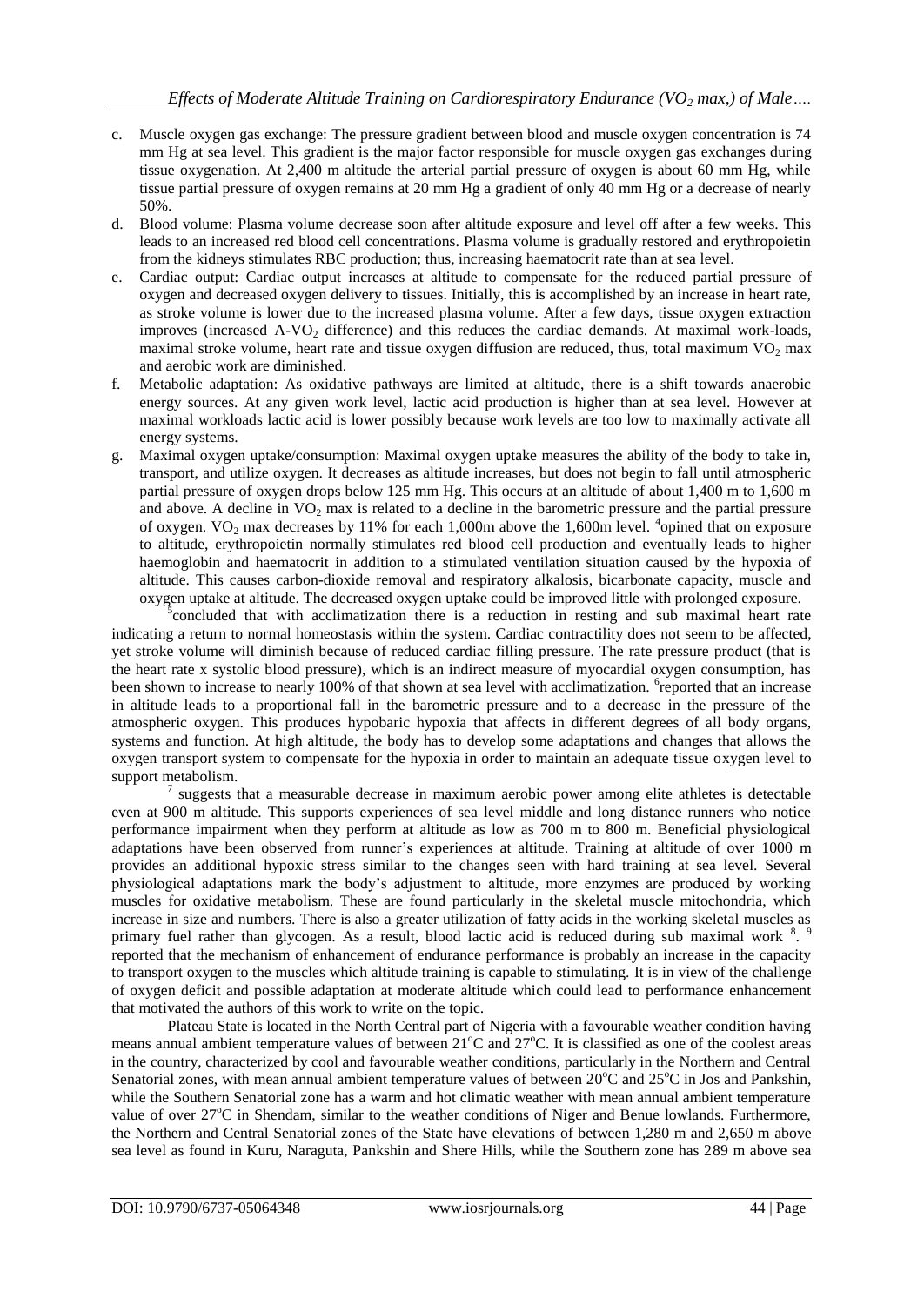level in Shendam<sup>10</sup>. Therefore, Pankshin which is found within the central senatorial zone with an elevation of 1414 m above sea level and considered a moderate altitude environment was used as the venue for the study.

#### **Hypothesis**

There is no significant effect of moderate altitude training on  $VO<sub>2</sub>$  max, of male amateur distance runners of Plateau state, Nigeria.

#### **II. Methodology**

**Research Design:** 1x4x1 factorial research design was used for this study.In this design moderate altitude environment was used for the study, four levels of assessment were conducted at baseline, at the end of first, second and third weeks of training on one variable.

**Population:** The population for this study consist of male amateur distance runners of plateau state, Nigeria.

**Sample:** A purposeful sampling technique was adopted to select fifteen (15) out of 19 amateur distance runners based on their closed  $VO<sub>2</sub>$  max, who were dwellers of low altitude environment (Shendam) from the southern senatorial part of the state after a 12minutes run test. This was to determine the effect of moderate altitude exposure on the runners.

**Instrumentation: The** following instrument were used for the study;

- A standard 400m track
- Hilltop road Pankshin (650 m)
- Whistle
- An electronic stop watch

**Training Protocols and Programme:** The training programme that was used was the interval training, which consisted of running and other resistance activities. Daily training programme was executed in the mornings and evenings for a period of three weeks at moderate altitude. Before the execution of any training schedule, 10 minutes was used for general warm-up exercises, which composed mainly of stretching activities to prepare the athletes. An example of training schedule, which is shown on the Table of the training programme below for the entire training period is the 4 x 2 x 400 m) 65" (3'/5') adopted  $^{11}$ : The interpretation of this programme implies that two repetitions of 400 m running at an intensity (space) of 65 Sec. with a recovery period of 3 minutes with 5 minutes rest between 4 sets. The schedules of the programme were alternated between heavy and light rhythms of training as suggested  $12$  and  $13$  to allow time for recovery and better output. The training venue was in Pankshin, which has an altitude of 1414 m above sea level and was considered a moderate altitude environment <sup>10, 14</sup>

| asive no 1. Senouane of the training programme |                                                     |                                                           |                        |  |  |  |
|------------------------------------------------|-----------------------------------------------------|-----------------------------------------------------------|------------------------|--|--|--|
| <b>Week1/Days</b>                              | Morning (am)                                        | Evening (pm)                                              | <b>Intensity</b>       |  |  |  |
| Mondav                                         | 5-8km slow pace run                                 | $5 \times 1200$ m) $2' (5')$                              | 60% individual effort  |  |  |  |
| Tuesday                                        | Hill training of $(200 \text{ m x 5})$ at           | $4 \times 2 \times 400 \text{ m}$ $65$ " $(3\frac{7}{5})$ | 65% individual effort  |  |  |  |
|                                                | $35^{\circ}(40^{\circ})$                            |                                                           |                        |  |  |  |
| Wednesday                                      | 6-10km road work at 70%                             | $6x200m$ ) 36" (2")                                       | 60% individual effort  |  |  |  |
|                                                | $V0_2$ max. (35')                                   |                                                           |                        |  |  |  |
| Thursday                                       | weight training 30kg 8-12                           | 20-30 minutes diagonal run on a                           | 70% individual effort  |  |  |  |
|                                                | repetition 4-6 sets                                 | football pitch                                            |                        |  |  |  |
| Friday                                         | $2 \times 3 \times 300$ m (400 m pace)              | $3 \times 6 \times 150$ m) $20$ " $(1'/3')$               | 60% individual effort  |  |  |  |
|                                                | $40^{\circ}(3^{\circ}/5^{\circ})$                   |                                                           |                        |  |  |  |
| Saturday                                       | Trials and assessment                               |                                                           | 80% individual effort  |  |  |  |
| <b>Week 2/Days</b>                             | Morning (am)                                        | Evening (pm)                                              | <b>Intensity</b>       |  |  |  |
| Monday                                         | 8km fast road work at 65%                           | $3x3x450 \text{ m}$ )70"(2'/5')                           | 70% individual effort  |  |  |  |
|                                                | V0 <sub>2</sub> max.                                |                                                           |                        |  |  |  |
| Tuesday                                        | 2 x 5 x 500) (5000 m pace)                          | $2x3x300$ m (300 m pace) 40" (2'/5')                      | 65% individual effort  |  |  |  |
|                                                | $1\frac{1}{2}$ '/4'                                 |                                                           |                        |  |  |  |
| Wednesday                                      | 12km steady run marathon pace                       | $2x2x1000$ m) 5000 m pace $(1\frac{1}{2}/5)$              | 70% individual effort  |  |  |  |
|                                                | (40)                                                |                                                           |                        |  |  |  |
| Thursday                                       | 40-50mins. Continues run at                         | $3x4x200$ m) $30''$ $(3'/4')$                             | 65% individual effort  |  |  |  |
|                                                | 60% V02max.                                         |                                                           |                        |  |  |  |
| Friday                                         | 12 km long road work (40')                          | stretching exercises                                      | 65% individual effort  |  |  |  |
|                                                |                                                     | $150 \text{ m} \times 8 (20)$                             |                        |  |  |  |
| Saturday                                       | Trials and assessment                               |                                                           | 80% individual effort. |  |  |  |
| Week3/Days                                     | Morning (am)                                        | Evening (pm)                                              | <b>Intensity</b>       |  |  |  |
| week 3/Days                                    |                                                     |                                                           |                        |  |  |  |
| Monday                                         | 8 km fast road work                                 | $3x3x500$ m (<3000 m pace)(45' and 5')                    | 75% individual effort  |  |  |  |
| Tuesday                                        | Hill training $120 \text{ m} \times \frac{5}{25}$ " | $2x4x200$ m at 90% V02max. (30" and                       | 65% individual effort  |  |  |  |

#### **Table no 1: Schedule of the training programme**

DOI: 10.9790/6737-05064348 www.iosrjournals.org 45 | Page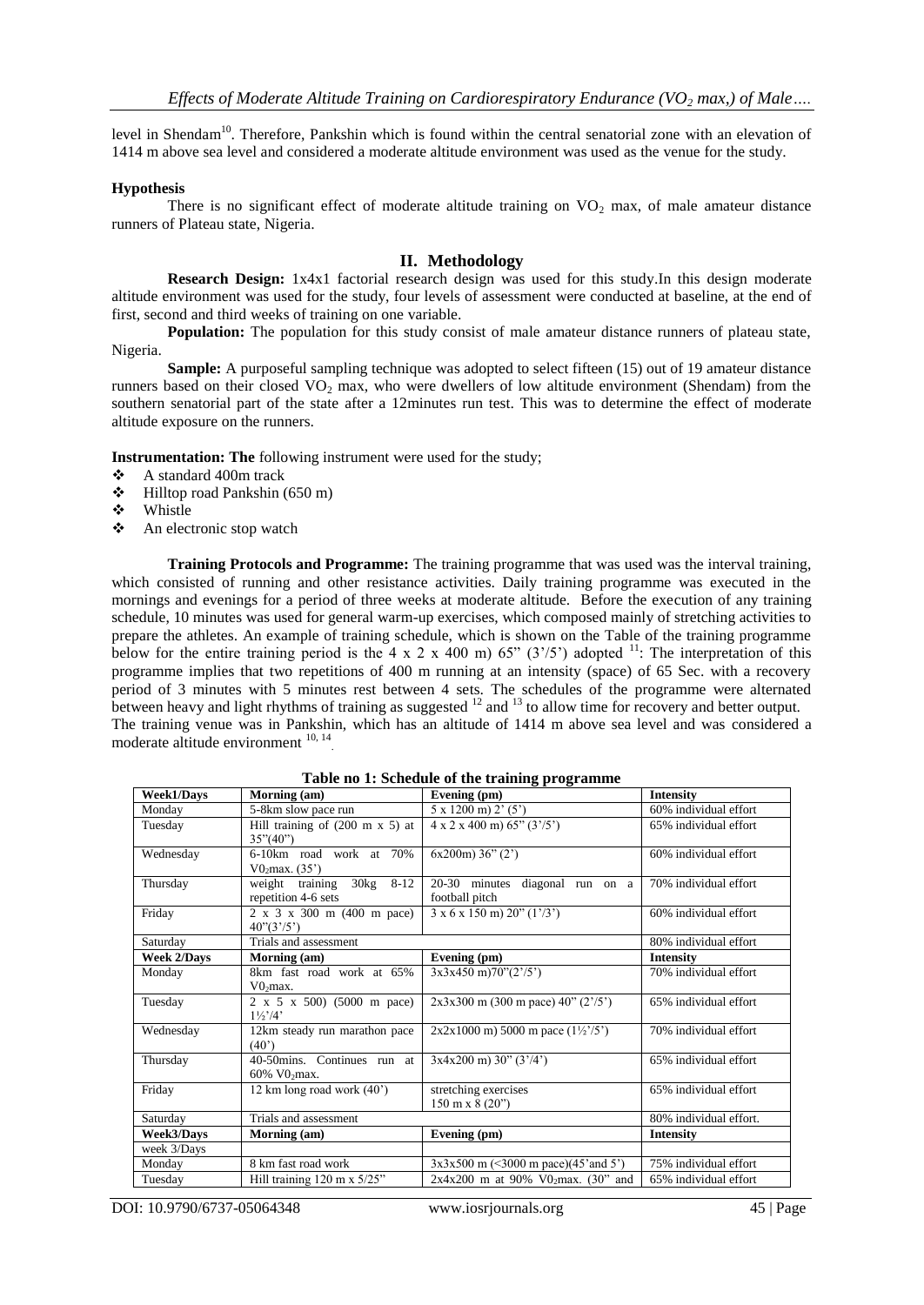| $3x5x400$ m) 70-75" (4')      | 100 m curve and straight run 10 each | 75% individual effort |
|-------------------------------|--------------------------------------|-----------------------|
|                               | $(10x4 = 40 \text{ times})$          |                       |
| $2x6x150$ m) $24$ " $(1'/3')$ | 30-50 minutes continues run on grass | 75% individual effort |
| $8x300 \text{ m}$ ) 36" (40") | stretching exercises                 | 70% individual effort |
|                               | $10 \times 100$ m) $15$ "            |                       |
| Trials and assessment         |                                      | 80% individual effort |
|                               |                                      |                       |

Source:  $11$ 

**Procedure for Data Collection:** The 12-minute run-field test was conducted to measure cardiorespiratory endurance (VO<sub>2</sub>max.) in m1.kg.min<sup>-1</sup> of the participants<sup>15</sup> and <sup>16</sup>stated that the average untrained healthy male and female should have a  $VO_2$  max. of approximately 35-40 ml. kg.min<sup>-1</sup> and 27-31 ml.kg.min<sup>-1</sup> respectively. These scores have been shown to improve with training and decrease with age.

The ACSM formula for the calculation of  $V0<sub>2</sub>$  max as suggested by Cooper (1968) in <sup>13</sup> is 35.97 -11.29, where  $d_{12}$  is distance in miles covered in 12 minutes. For instance, if an athlete covers six laps, which is 400 m x 6 = 2400 m.

This distance in metres was converted to miles which was worked as follows:

2400 m / 1609.334 m which is the distance of 1 mile =  $1.491.609$  miles

Therefore, 35.97 (1.491.609) -11.29

 $VO<sub>2</sub> max. = 42.363 ml. kg.min<sup>-1</sup>.$ 

This measurement was taken before the commencement of training (base-line), at the end of trainings in weeks one (1), two (2) and three (3), between 7:00 am and 8:30 am.

#### **III. Result**

The physical characteristics of participants at base-line, immediately after the first, second and third week of training are presented below;

#### **Table no 2: Mean, Standard deviation and standard error of estimate of the age, weight (kg), height (m) and body mass index (kg/m<sup>2</sup> ) of the participants at base-line, immediately after the first, Second and third week of training at moderate altitude:**

Moderate Altitude

| <b>Duration</b> | Variable                 | Mean   | <b>SD</b> | <b>SE</b> |
|-----------------|--------------------------|--------|-----------|-----------|
| <b>Baseline</b> | Age (year)               | 18.866 | 1.959     | .506      |
|                 | Weight (kg)              | 55.866 | 8.245     | 2.128     |
|                 | Height $(m)$             | 1.636  | .03043    | .0076     |
|                 | BMI (kg/m <sup>2</sup> ) | 20.771 | 2.835     | .732      |
| $1st$ week      | Weight<br>(kg)           | 55.066 | 8.030     | 2.073     |
|                 | BMI $(kg/m^2)$           | 20.300 | 2.619     | .676      |
| $2nd$ week      | Weight (kg)              | 54.066 | 7.869     | 2.031     |
|                 | BMI (kg/m <sup>2</sup> ) | 20.066 | 2.605     | .672      |
| $3rd$ week      | Weight<br>(kg)           | 52.933 | 7.439     | 1.920     |
|                 | BMI (kg/m <sup>2</sup> ) | 19.644 | 2.426     | .626      |

Male distance runners used for this study were  $18.87+1.96$  years old with mean body weight of  $55.87 +$ 8.25 kg; 1.64  $\pm$  030.43m in height and BMI of 20.77  $\pm$  2.84 kg/m<sup>2</sup>. As training progressed the mean weight and BMI decreased after the first week to 55.066  $\pm$  8.030 kg and 20.300  $\pm$  2.619 kg/m<sup>2</sup> respectively. Further decrease was observed in the 2<sup>nd</sup> week with a weight mean and BMI of 54.066  $\pm$  7.869 kg and 20.066 $\pm$  2.605  $kg/m<sup>2</sup>$  respectively. At the end of the third week of training, marked decrease was noticed in the mean weight  $(52.933 + 7.439 \text{ kg})$  and BMI (19.644 + 2.426 kg/m<sup>2</sup>).

| Table no 3: Descriptive statistics of mean, standard deviation and standard error mean of $\rm VO_2$ max of |  |
|-------------------------------------------------------------------------------------------------------------|--|
| participants at moderate altitude                                                                           |  |

|                     | <b>Moderate Altitude</b> |    |        |           |            |  |
|---------------------|--------------------------|----|--------|-----------|------------|--|
| Variable            | <b>Duration</b>          | N  | Mean   | <b>SD</b> | <b>SEM</b> |  |
|                     | <b>Baseline</b>          | 15 | 53.474 | 6.593     | 1.702      |  |
| VO <sub>2</sub> max | Week 1                   | 15 | 58.479 | 5.321     | 1.374      |  |
|                     | Week 2                   | 15 | 59.117 | 5.938     | 1.533      |  |
| $(ml.kg.min-1)$     | Week 3                   | 15 | 59.811 | 6.086     | 1.571      |  |
|                     | Average                  |    | 57.721 | 6.366     | .821       |  |

The table no 3 shows the means, standard deviation and standard error of mean of  $V0<sub>2</sub>$  max of amateur distance runners on arrival (baseline), immediately after the  $1<sup>st</sup>$ ,  $2<sup>nd</sup>$  and  $3<sup>rd</sup>$  week of training at moderate altitude. An observation of the table revealed that the participants had means  $V0<sub>2</sub>$  max of 53.47±6.59, 58.48±5.32; 59.12 $\pm$ 5.94 and 59.81 $\pm$ 6.09ml.kg.min<sup>-1</sup> at baseline, immediately after the 1<sup>st</sup>, 2<sup>nd</sup> and 3<sup>rd</sup> week of training at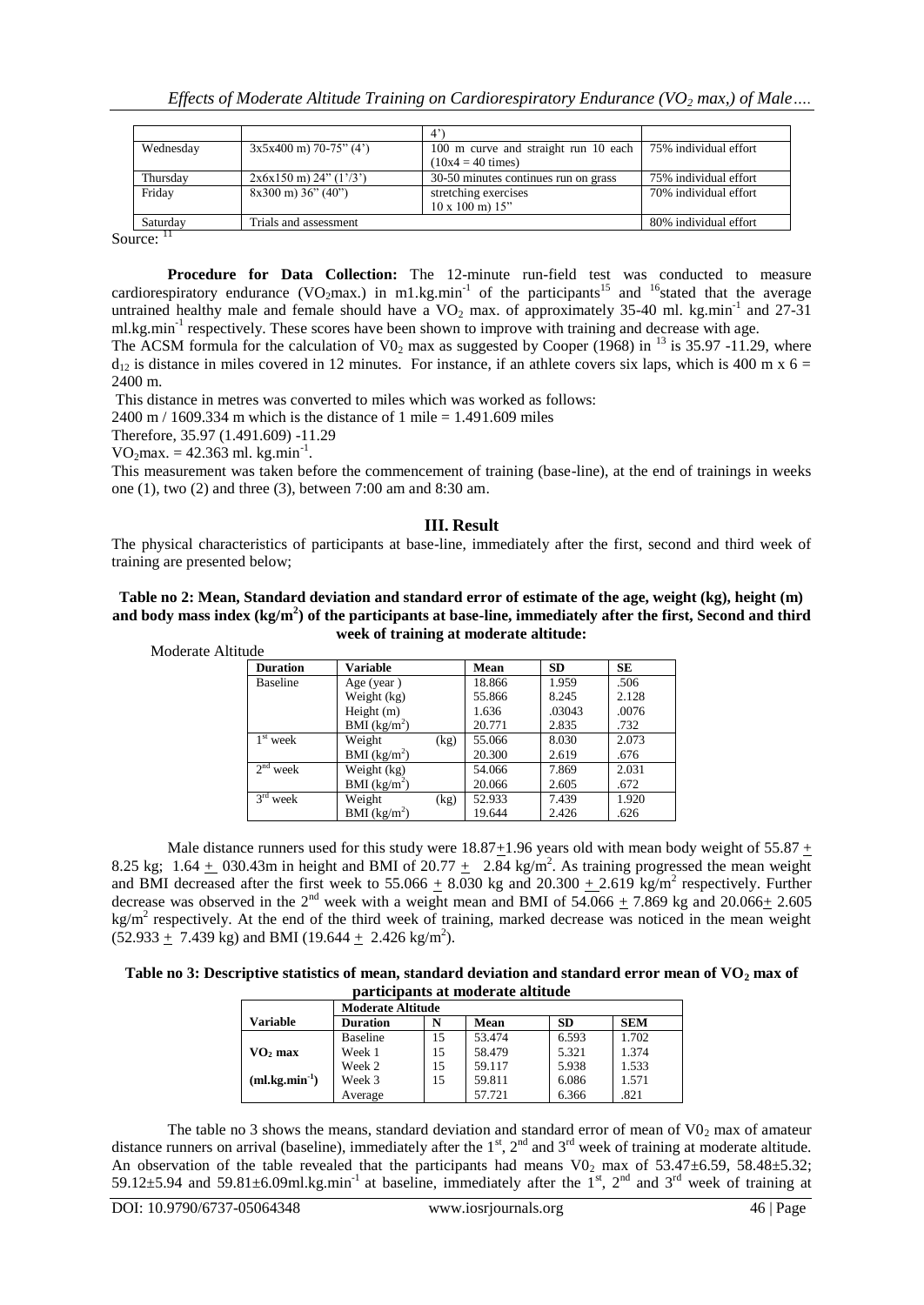moderate altitude respectively. It is observed that the  $VO_2$  max almost reached its plateau at the  $2<sup>nd</sup>$  and  $3<sup>rd</sup>$  week of stay at moderate altitude.

To establish whether this improvement in  $V_0$  max data was statistically significant, the data was analyzed using repeated measures analysis of variance (ANOVA), the result of which is presented below;

**Table no 4: Repeated-measures analysis of variance (ANOVA) on VO<sup>2</sup> max of amateur distance runners at moderate altitude.**

| uv mouveme uve ureneuv |        |                     |         |        |           |        |      |
|------------------------|--------|---------------------|---------|--------|-----------|--------|------|
|                        |        | <b>SOURCE</b>       | SS      | DF     | <b>MS</b> | F      | Sig. |
|                        | Time   | Sphericity assumed  | 373.808 |        | 124.603   | 31.703 | .000 |
|                        |        | Green house-Geisser | 373.808 | 1.485  | 251.702   | 31.703 | .000 |
|                        |        | Huynh-Feldt         | 373.808 | 1.620  | 230.714   | 31.703 | .000 |
|                        |        | lower bound         | 373.808 | 1.000  | 373.808   | 31.703 | .000 |
|                        | Error  | Sphericity assumed  | 165.075 | 42     | 3.930     |        |      |
|                        | (Time) | Green house-Geisser | 165.075 | 20.792 | 7.939     |        |      |
|                        |        | Huynh-Feldt         | 165.075 | 22.683 | 7.277     |        |      |
|                        |        | lower bound         | 165.075 | 14.000 | 11.791    |        |      |

The table no 4 shows repeated measures analysis of variance (ANOVA) on the  $VO<sub>2</sub>$  max. of amateur distance runners at moderate altitude of Pankshin in Plateau State, Nigeria. Observation of the analysis revealed that training caused significant improvement on the  $VO<sub>2</sub>$  max of the participants as shown in the sphericity assumed. Further observation of the table confirmed a significant values of P, which are less than 0.05 (p =0.000). Therefore, the null hypothesis which states that there is no significant effect of moderate altitude training on VO<sub>2</sub> max of amateur distance runners of Plateau state, Nigeria is hereby rejected.

To establish which phase of training was responsible for the significant effect, *post-hoc* least square difference (LSD) tests for multiple comparison was applied on the means at baseline,  $1<sup>st</sup>$ ,  $2<sup>nd</sup>$  and  $3<sup>rd</sup>$  week at moderate and low altitude, the result of which is presented below:

**Table no 5: Results of post-hoc LSD tests on VO<sup>2</sup> max of amateur distance runners at Moderate altitude**

| Moderate Altitude                | Mean difference | <b>SE</b> | Sig.<br>95% confidence interval |             |             |
|----------------------------------|-----------------|-----------|---------------------------------|-------------|-------------|
|                                  |                 |           |                                 | lower bound | Upper bound |
| <b>Baseline</b>                  |                 |           |                                 |             |             |
| Week 1                           | $-5.004*$       | 2.191     | .026                            | $-9.394$    | $-.613$     |
| Week 2                           | $-5.641*$       | 2.191     | .013                            | $-10.032$   | $-1.251$    |
| Week 3                           | $-6.336*$       | 2.191     | .005                            | $-10.726$   | $-1.945$    |
| Week 1                           |                 |           |                                 |             |             |
| <b>Baseline</b>                  | 5.004           | 2.191     | .026                            | .613        | 9.394       |
| Week 2                           | $-.637$         | 2.191     | .772                            | $-5.027$    | 3.753       |
| Week 3                           | $-1.331$        | 2.191     | .546                            | $-5.722$    | 3.058       |
| Week 2                           |                 |           |                                 |             |             |
| Baseline                         | 5.641           | 2.191     | .013                            | 1.251       | 10.032      |
| Week 1                           | .637            | 2.191     | .772                            | $-3.753$    | 5.027       |
| Week 3                           | -.694           | 2.191     | .753                            | $-5.084$    | 3.696       |
| Week 3                           |                 |           |                                 |             |             |
| Baseline                         | 6.336           | 2.191     | .005                            | 1.945       | 10.726      |
| Week 1                           | 1.331           | 2.191     | .546                            | $-3.058$    | 5.722       |
| Week 2<br>$.$ et $=$ nd<br>$-rd$ | .694            | 2.191     | .753                            | $-3.696$    | 5.084       |

Significant at  $1<sup>st</sup>$ ,  $2<sup>nd</sup>$  and  $3<sup>rd</sup>$  weeks

Table no 5shows that the significant difference was revealed at  $1<sup>st</sup>$ ,  $2<sup>nd</sup>$  and  $3<sup>rd</sup>$  week of training with P values less than 0.05. Further illustration of the result is hereby shown in the Figure below:



Means  $VO<sub>2</sub>$  max of the participants at moderate altitude